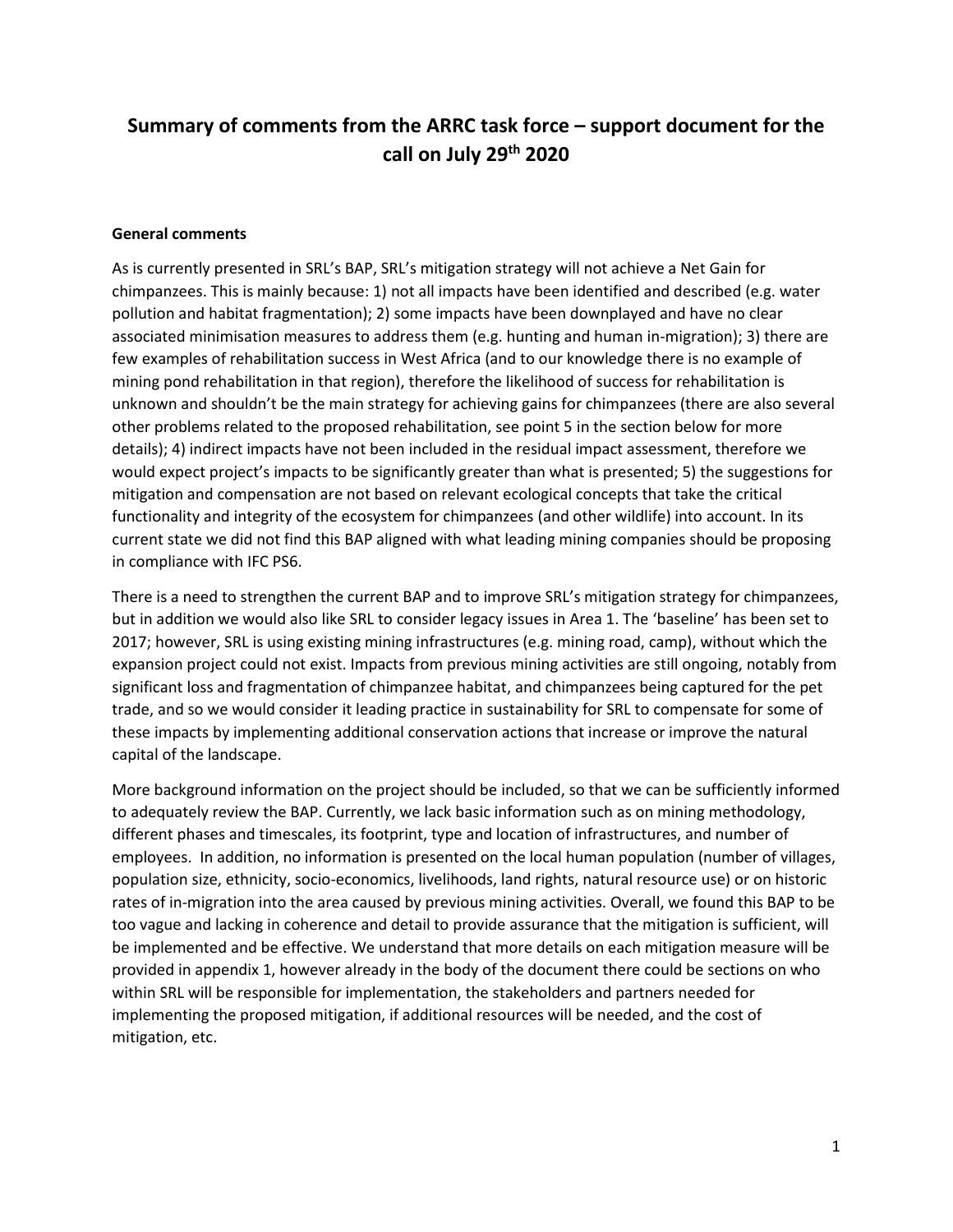#### **Specific comments**

## *1) Identification of impacts*

• It would be more informative for the readers if more description was provided for each impact in relation with the project area (what is the specificity of the impact for the project and where the impact is expected, how were the buffers for habitat degradation determined, etc.). Some impacts that are lacking or for which there need to be a better description: in-migration and associated increases in natural resource use, induced access, modification of hydrology, pollution, reduction of landscape connectivity, potential for disease transmission.

# *2) Defining Critical Habitat for chimpanzees*

With reports on impacts of chimpanzees in the recent past, chimpanzee populations size was/is likely on a downward trajectory in the region. For example, recently confirmed hunting of chimpanzees in the area has reduced chimpanzee population size and the data collected on the existing population therefore only provides a snapshot of its dynamics (e.g. abundance, distribution, ranging patterns). Using only current chimpanzee numbers and occupied habitat is ignoring recent impacts and the higher carrying capacity of the area. Therefore, the present numbers of chimpanzees are not indicative of the carrying capacity for this species in the area and it would be important to take a more integrative perspective into account.

In this context, the classification of the different habitat types into three classes of critical habitat is problematic. If natural forest is not available anymore, CH 2 (e.g. farmland) will be used as extensively as other habitat types. Chimpanzees would not be able to survive only in the remaining forest patches as suggested in the map, as their extent is too small. It is misleading to assume that the farmland or fallow land has lower value because of its composition. It has additional value, because of its function as connecting habitat between forest patches, which is as important as habitat in class CH 3. Thus, once identified as such, the natural value of these areas, in terms of biodiversity and connectivity, could and should be enhanced. The functional aspects of habitats, and their area, need to be better considered when assessing chimpanzee critical habitat. Functional aspects include for example food provisioning and trophic complexity (fruits, leaves, invertebrate and vertebrate prey species), connectivity, shelter, etc. Chimpanzee's approximate territory boundaries for Area 1 have been defined in the baseline surveys, therefore the whole of a chimpanzee territory should be considered as the critical habitat value.

# *3) Development of appropriate mitigation measures*

• Some minimization measures are missing, such as implementing speed limits and speed bumps on the haul road and mining roads, how to tackle chimpanzee-human conflicts, providing latrines (where and how many) for workers, including security guards. There is no clear plan on how to reduce hunting pressure. There is a need first to better understand hunting behaviour and hunting pressure on chimpanzees, human-chimpanzee conflicts and how often chimpanzees get caught in snares.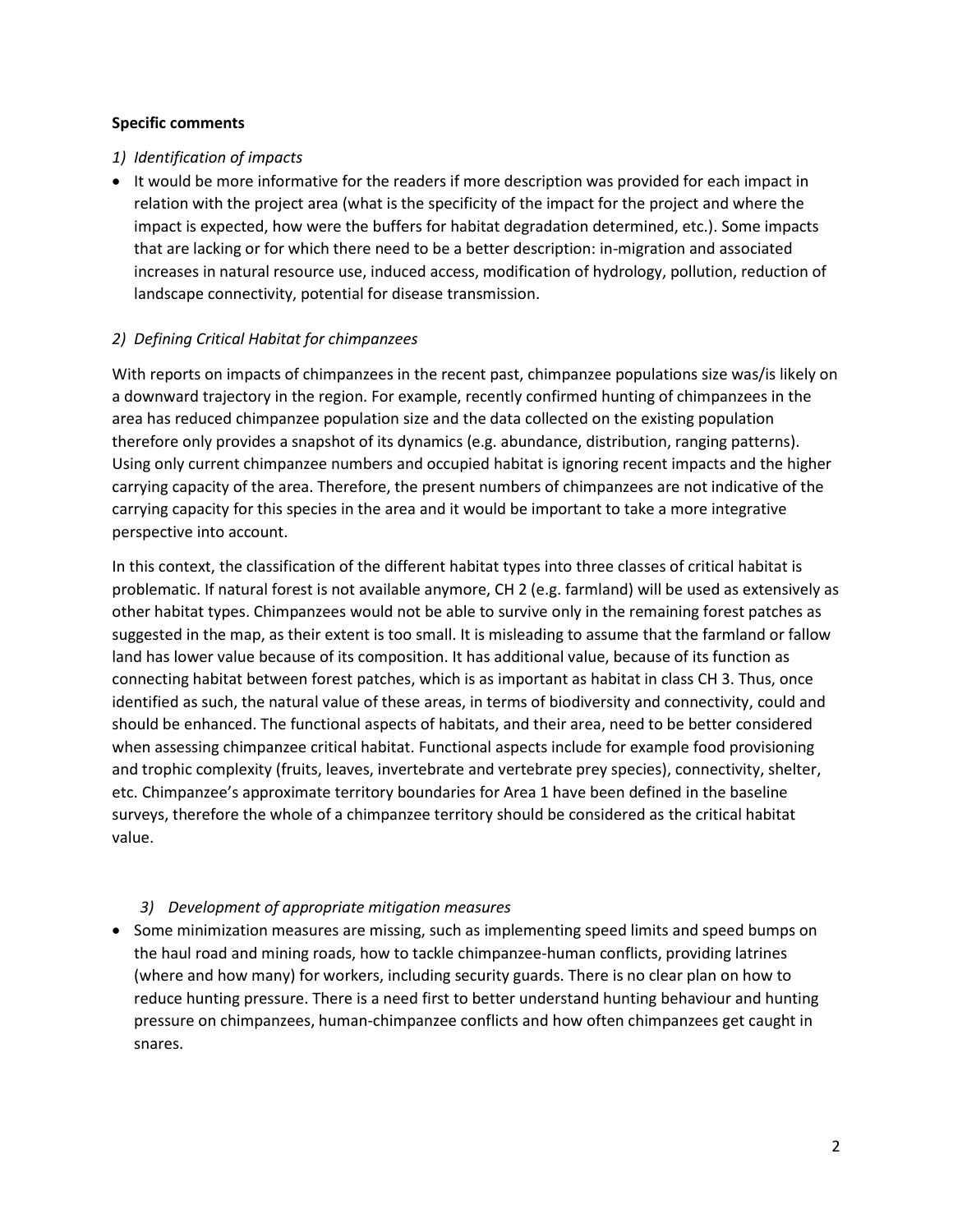- There should be a stronger focus on working with communities and understanding their natural resource needs, in order to reduce pressure on natural resources, and instating better land management practices.
- There is an emphasis on what will be done but not how the company will do it. On page 57 for example the company states that it will work "with communities and local authorities to control potential indirect impacts from local community uses of ecosystems and natural resources" but it doesn't present plans and activities on how they will go about it. At this stage, it is not what SRL plans to do but how it plans to do it, that we are most interested in.
- Measures need to be defined for both the employees of the company and local communities, as mining employees will exploit natural resources in a mining concession (or, being economically better off, provide equipment such as vehicles to assist local communities to do so) significantly increasing anthropogenic pressures at a site.
- The interventions that are mentioned for reducing persecution of chimpanzees are not presented in a coherent way/framework/plan. Sensitization is mentioned but may not be enough, and the deployment of a team of private eco-guards to enforce rules, may be open to abuse. There is no mention of providing incentives that encourage farmers to tolerate chimpanzees on their land. The restoration of natural forested habitat and the reduction of persecution of chimpanzees needs to go hand in hand. A good example of forest rehabilitation and chimpanzee conservation is the Bulindi Chimpanzee and Community Project, Uganda. There, local communities who protect their forested plots, have the school fees of their children paid, as the project found that people were deforesting their land in order to pay school fees. The project works with local communities to establish woodlots of fast-growing exotic, nurseries of indigenous trees, and replanting along water courses. Protecting the chimpanzee population and ensuring a Net Gain would require active investment and management.

## *4) Rehabilitation*

- Rehabilitation has been proposed both to rehabilitate mining areas and as a compensation mechanism to achieve a Net Gain. We have serious doubt about the effectiveness of this measure, and the timescale for achieving gains is unclear.
- It is unclear what areas are being ear-marked for biodiversity and for human use. It seems like some of the areas to be rehabilitated for chimpanzees will also be used by humans for collection of natural resources, but these two activities are not always compatible. Forest rehabilitation that focuses on providing economic, social and cultural value to the local human population is unlikely to result in a stable or increasing chimpanzee population, and therefore Net Gain won't be achieved. Therefore, we advise that forest rehabilitation for local communities and chimpanzees and other wildlife, are considered separately. The location of areas to be rehabilitated are unclear but need to be defined.
- Particularly in Area 1, it is important to restore habitat outside the concession to increase connectivity with the two chimpanzee communities living outside its boundaries. This will achieve much greater positive impact on this population.
- How will these areas be secured over the long-term (e.g. rehabilitation will only last 8 years in Area 1? How will hunting be managed in these areas?)? Have the local communities and other stakeholders been consulted in this process?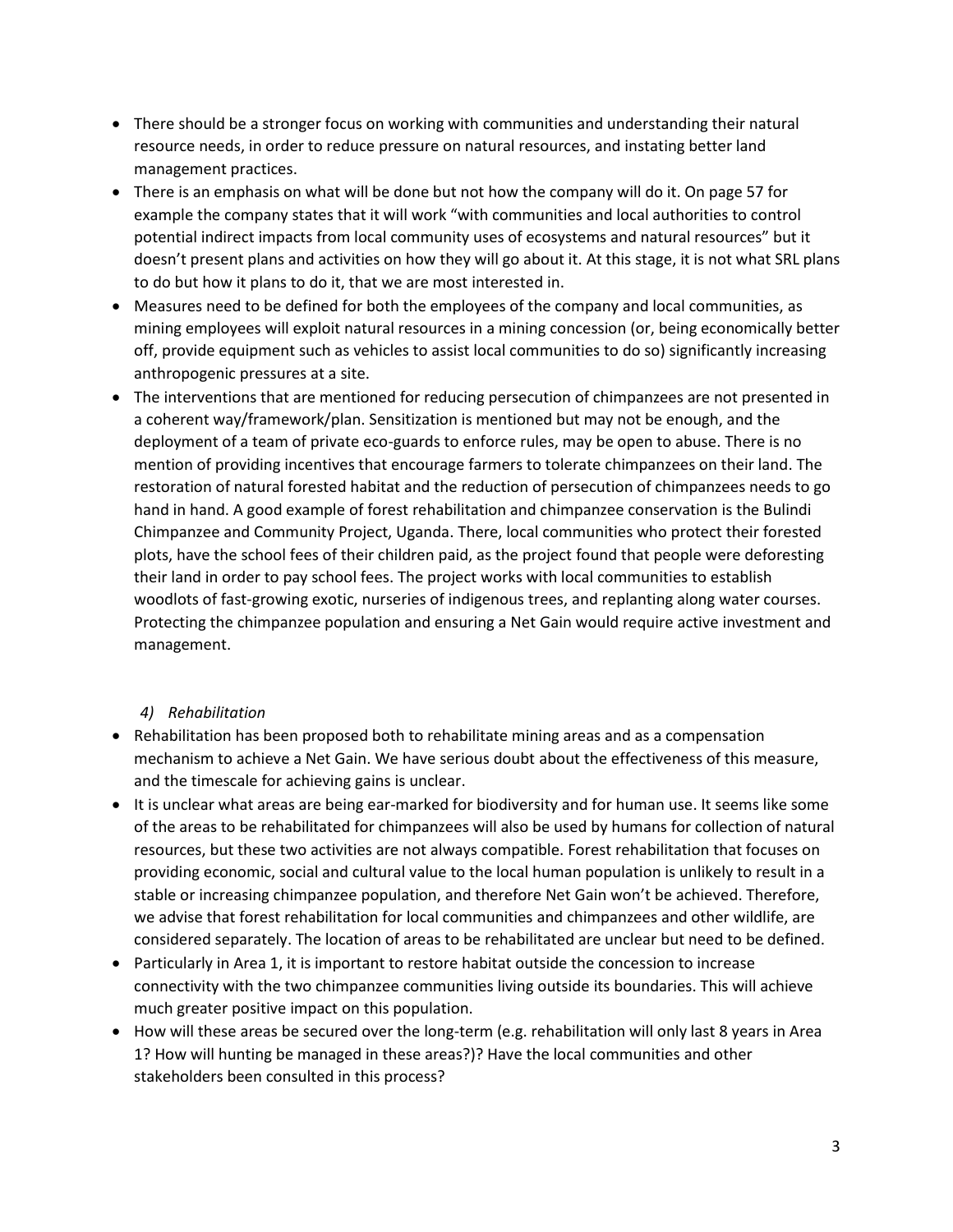• Furthermore, other CH primates species will not benefit from rehabilitation measures (maybe only in >50 years) as they are specialist species dependent on high-canopy forest (except for the olive colobus).

#### *5) Residual impact assessment and compensation mechanisms*

- It is not clear if the residual impact assessment takes into account all impacts from Areas 1, 5 and the haul road. The project needs to think of its impacts using a landscape approach and consider the additional impacts that upgrading the existing road between Areas 1 and 5 will have.
- There is a fundamental misconception of the functionality of lost habitat and its replacement. 1:1 replacement is not the point here, if the lost functionality of the mature habitat is not taken into account (see comments above on the importance of functionality of habitat). Assisted natural regeneration can be considered acceptable in some circumstances but given the vastly different time scales of loss (short time scale) and gain (long time scale of potentially decades), it alone will not sufficiently compensate. Complementary planting of key fruit tree species for chimpanzees and other species is essential. The forest restoration approaches must take the re-establishment of key ecological functions into account, such as patch size distribution, tree species composition, seasonal food availability and patch connectivity. The current focus on compensation for lost habitat must integrate the restoration of ecological functionality.
- Indirect impacts have not been taken into account in the residual impact assessment. Using only habitat as a proxy has significant limitations, as hunting pressure has not been taken into consideration. It would therefore be more useful to assess the number of chimpanzees that have been and may be impacted by the project.
- In area 1 the proposed compensation will only mitigate indirect impacts and does not constitute an appropriate offset for achieving a Net Gain. The project will need to ensure connectivity with the other two chimpanzee communities that have been identified outside of the concession, and working with local communities, support conservation actions that will ensure the persistence of chimpanzee within the larger landscape. The project should investigate looking into different legal status for securing important chimpanzee habitat in the long-term, for example in Mobimbi hills and Kassila hills.

## **Other comments and questions**

- What level of stakeholder engagement occurred during the development of this BAP? Important stakeholders do not appear to have been consulted, such as the national and local forest authorities, local communities and Sierra Rutile itself to assess the feasibility of the mitigation measures presented in the BAP.
- When will the final project design be known? This is important to provide a better evaluation of impacts.
- Is it known where the 12 villages from Area 5 might be relocated? Village relocation is always challenging and should ensure not to generate human-human conflict issues which could then have an impact on project, or chimpanzees (e.g. if people perceive that greater consideration is given to chimpanzees than people); also relocation sites will have to ensure no impact on